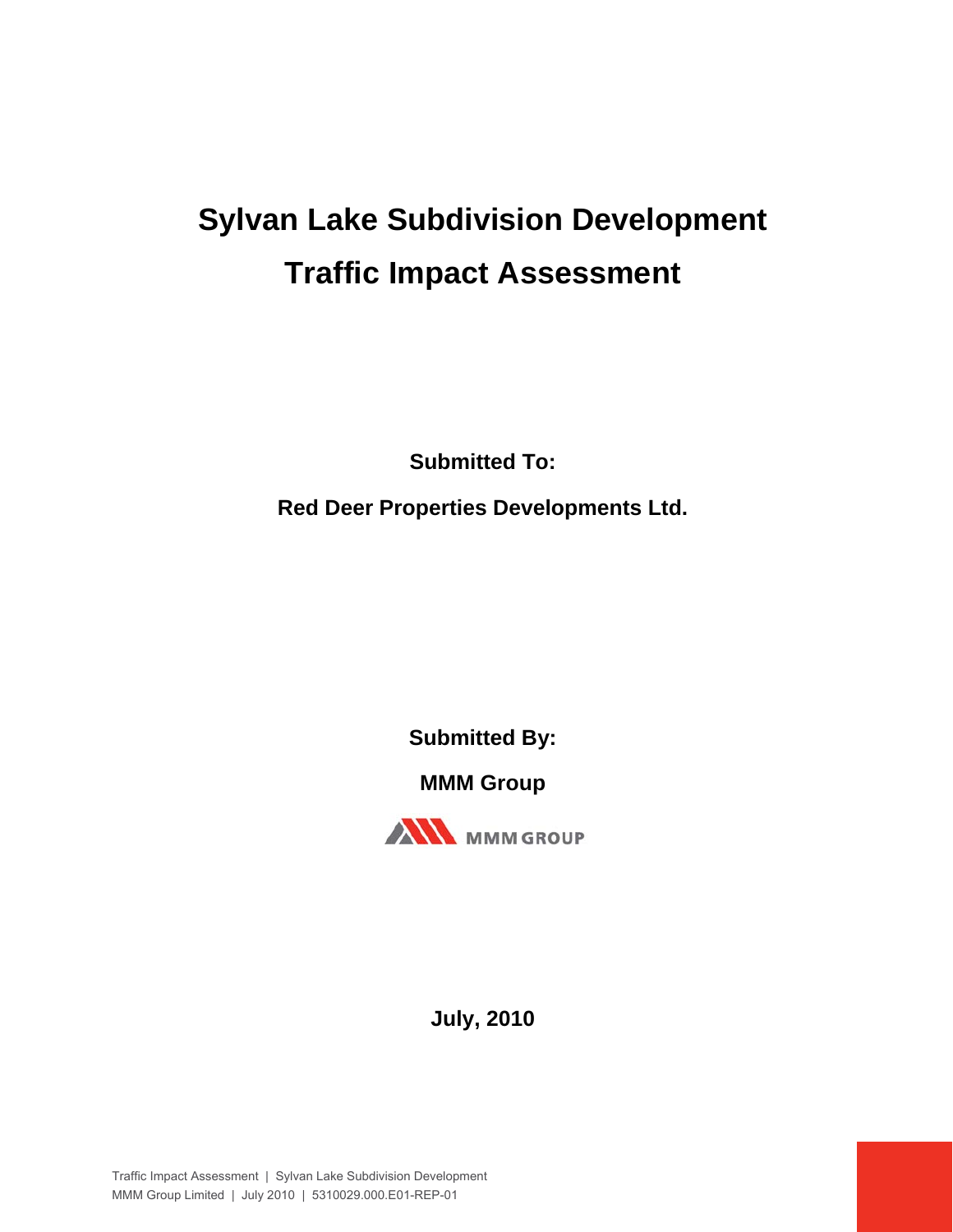#### **STANDARD LIMITATIONS**

The information contained in this document is the intellectual property of MMM Group Limited (MMM) for the account of Red Deer Properties Developments Ltd. c/o (the Client). The disclosure of any information contained in this report is the sole responsibility of Red Deer Properties Developments Ltd. c/o. The material in this report reflects MMM's best judgment in light of the information available to it at the time of preparation. Any use which a third party makes of this report, or any reliance on or decisions to be made based on it, are the responsibility of such third parties. MMM accepts no responsibility for damages, if any, suffered by a third party as a result of decisions made or actions based on this report.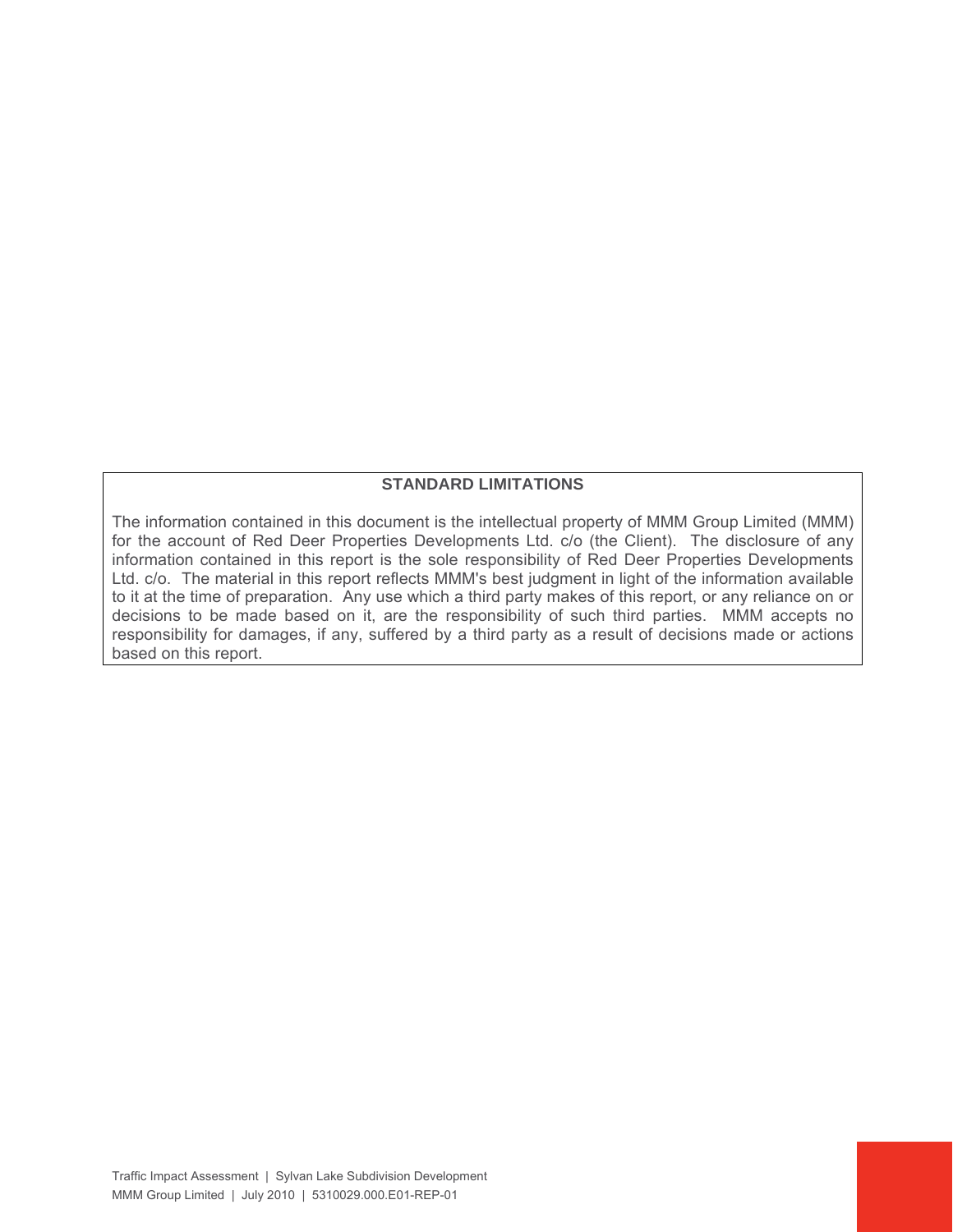## **EXECUTIVE SUMMARY**

#### **Methodology**

MMM Group was retained to complete a traffic impact assessment (TIA) to support the rezoning and subdivision approval of approximately 53 lot subdivisions for single-unit family houses in Stage 1. Given that the total extend of the full development has yet to be agreed MMM were asked to assume a conservative estimate of a maximum of 450 single-unit family houses, for the ultimate stage (assumed in the 20 year horizon). Whilst it is unlikely that 450 single-unit family houses will be developed in the foreseeable future MMM shall use this figure during the analysis, to estimate the 'worst case scenario' impact on the community. This TIA includes an assessment of the impacts of the proposed development on the road network and access of the proposed development at the Twp Rd 400, by the Stage 1 and ultimate stage. Recommendations about the type and configuration of the intersection are made, as well as any recommendation where improvements are required.

This TIA analyzed the 2010 and 2030 weekday morning and afternoon peak hours as well as the estimated daily traffic volumes for the post-development scenario. Detail analysis using Synchro traffic modeling software is included for the ultimate stage (assuming full build-out by the year 2030).

#### **Results**

The intersection of Twp Rd 400 and proposed development access have one stop control on the access road and free flow on the Twp Rd 400. All approaches movements will operate at level of service LOS B or better. The results of the traffic analysis are summarized in the **Table ES1.1**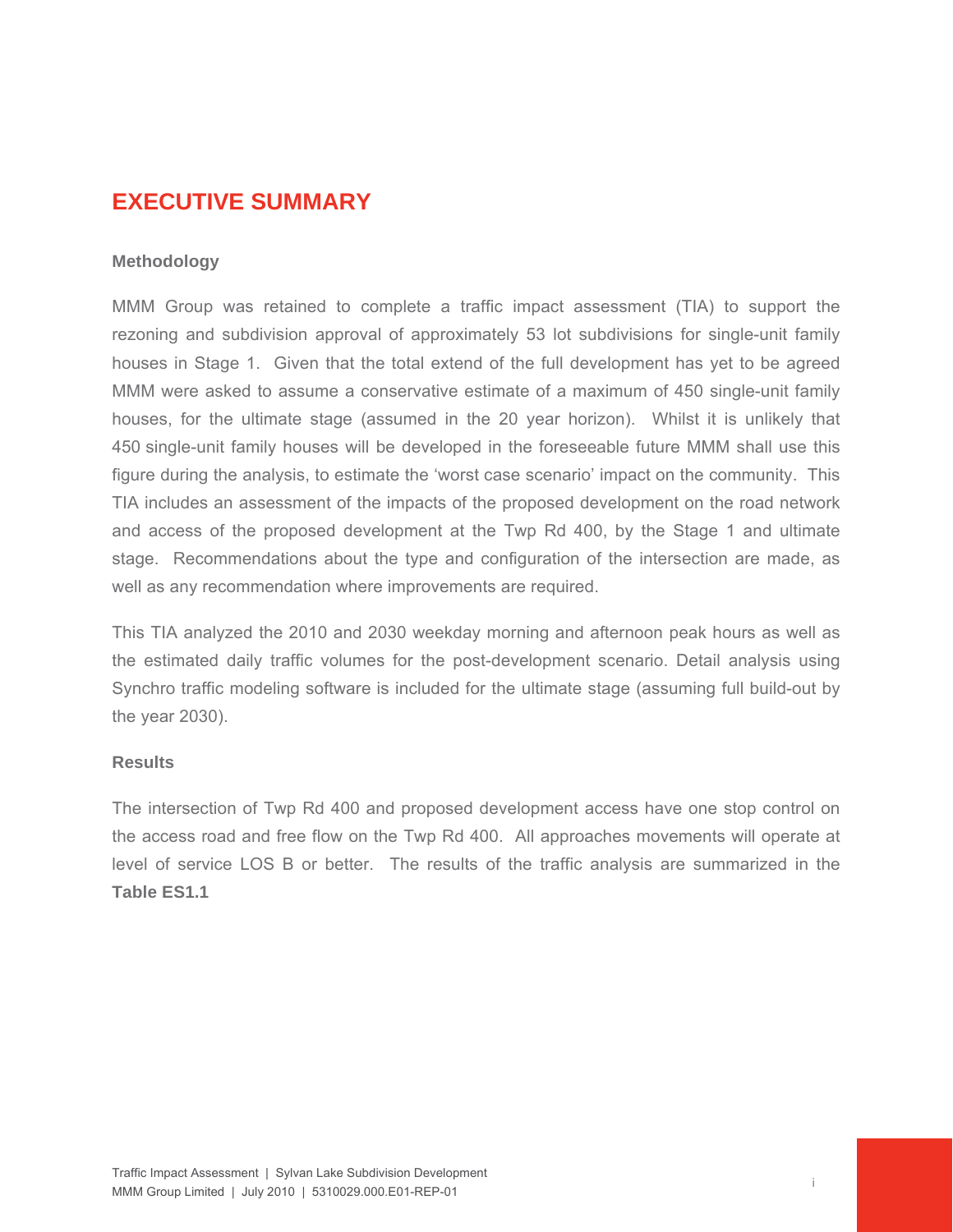| Critical Movements - Ultimate Stage (Year 2030) |                               |                     |                       |                   |                      |                   |  |  |
|-------------------------------------------------|-------------------------------|---------------------|-----------------------|-------------------|----------------------|-------------------|--|--|
|                                                 | <b>ICU LOS</b>                | <b>Intersection</b> | <b>WB Thru/Left</b>   |                   | <b>NB Right/Left</b> |                   |  |  |
| <b>Scenario</b>                                 | (Intersection<br>Utilization) | Delay (sec)         | <b>LOS</b><br>(Delay) | Queue<br>(meters) | <b>LOS (Delay)</b>   | Queue<br>(meters) |  |  |
| Weekday<br>Morning<br>Peak Hour                 | A(35%)                        | 6.4                 | A<br>(7.8 s)          | 1.5               | В<br>(11.5 s)        | 11.7              |  |  |
| Weekday<br>Afternoon<br>Peak Hour               | A(40%)                        | 6.1                 | A<br>(8.4 s)          | 6.3               | B<br>(11.7 s)        | 7.9               |  |  |

#### **Table ES1.1: Development Access and Twp Rd 400 Intersection Analysis – Year 2030**

#### **Conclusions**

The analysis shows that a Type IVa intersection will be required at the development access and Twp Rd 400 intersection. The Synchro 7.0 traffic analysis software was used to confirm the need for storage bay and their length for right turn and left turn movements. The westbound left turn movement will require 100 metres of storage (120m from the centre line) and 210m of 60:1 taper. The eastbound right turn movement will require 100 metres of storage (120m from the centre line) and 140m of 40:1 taper, based on the Alberta Transportation Geometric Standard Guidelines and the detail analysis.

The assessment showed that the weekday afternoon peak hour flow is greater than the weekday morning peak hour flow. During the weekday afternoon peak hour period, the proposed development is expected to generate approximately 60 vehicle trips by the year 2010, and 450 vehicle trips by the year 2030. The total daily traffic generated by the proposed development is estimated to be about 580 and 4310 vehicle trips per day by the year 2010 and 2030, respectively.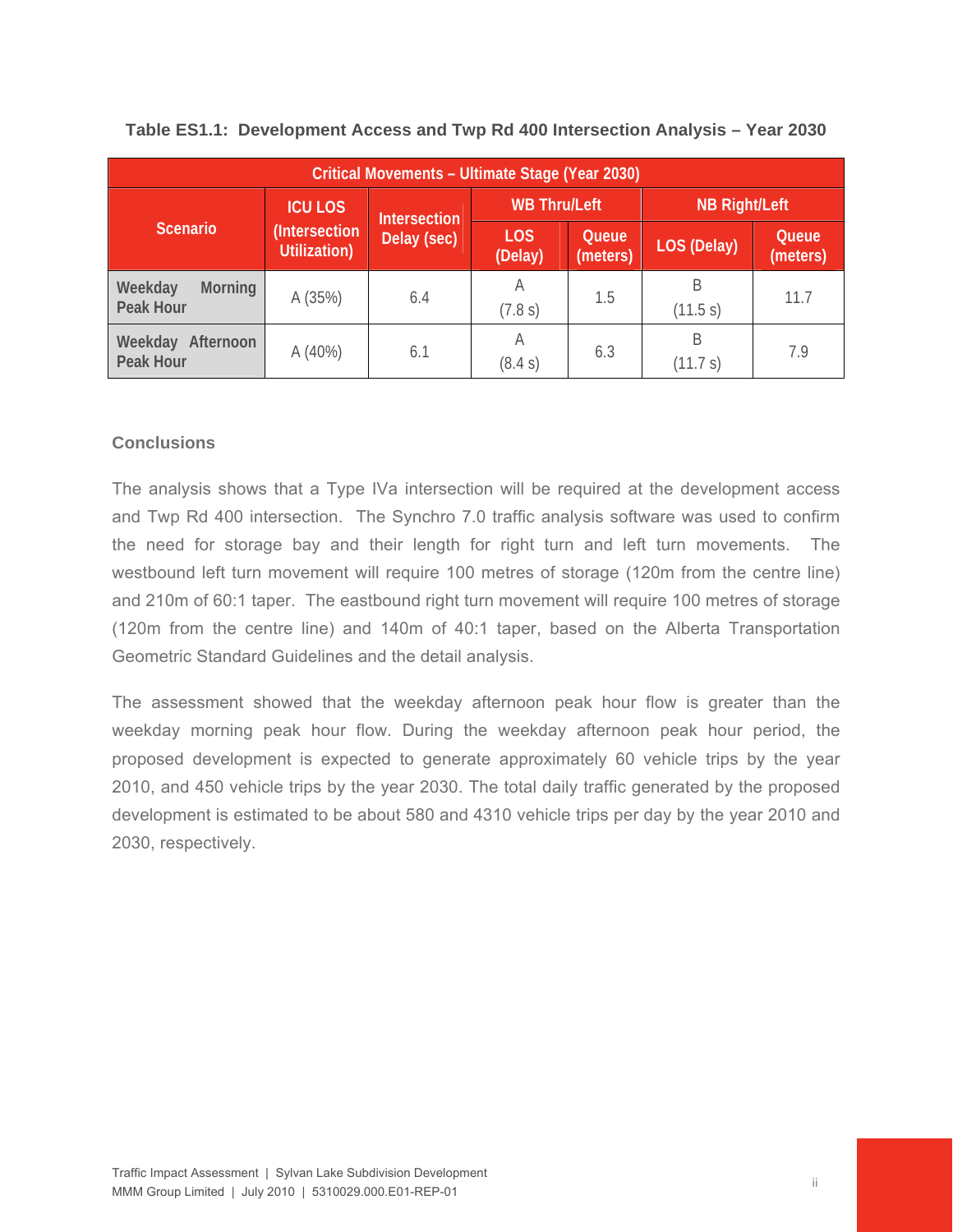# **TABLE OF CONTENTS**

| 1.0 |     |  |
|-----|-----|--|
|     | 1.1 |  |
|     | 1.2 |  |
|     | 1.3 |  |
| 2.0 |     |  |
| 3.0 |     |  |
|     | 3.1 |  |
|     | 3.2 |  |
|     | 3.3 |  |
|     | 3.4 |  |
| 4.0 |     |  |
|     | 4.1 |  |
| 5.0 |     |  |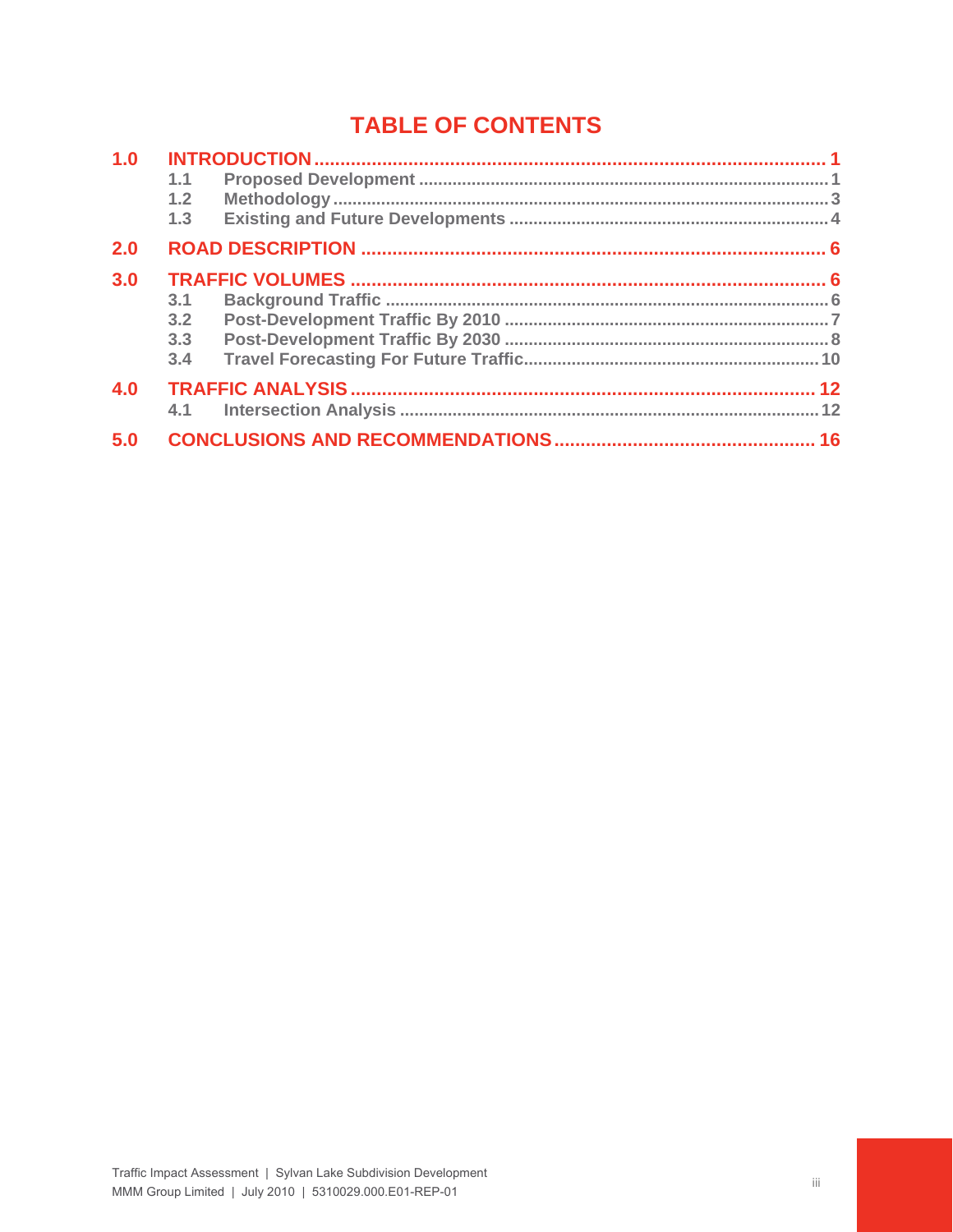# **LIST OF FIGURES**

| Figure 1.4: Land Use Bylaw (Source: Land Use Bylaw District Maps, Lacombe |  |
|---------------------------------------------------------------------------|--|
|                                                                           |  |
|                                                                           |  |
| Figure 3.1: 2010 Daily Traffic Volumes (Source: Google Maps, 2010)6       |  |
|                                                                           |  |

# **LIST OF TABLES**

| Table 3.1: Skyy Country Golf and RV Park Development Trip Generation 8           |  |
|----------------------------------------------------------------------------------|--|
|                                                                                  |  |
| Table 4.1: Development Access and Twp Rd 400 Intersection Analysis - Year 203014 |  |
|                                                                                  |  |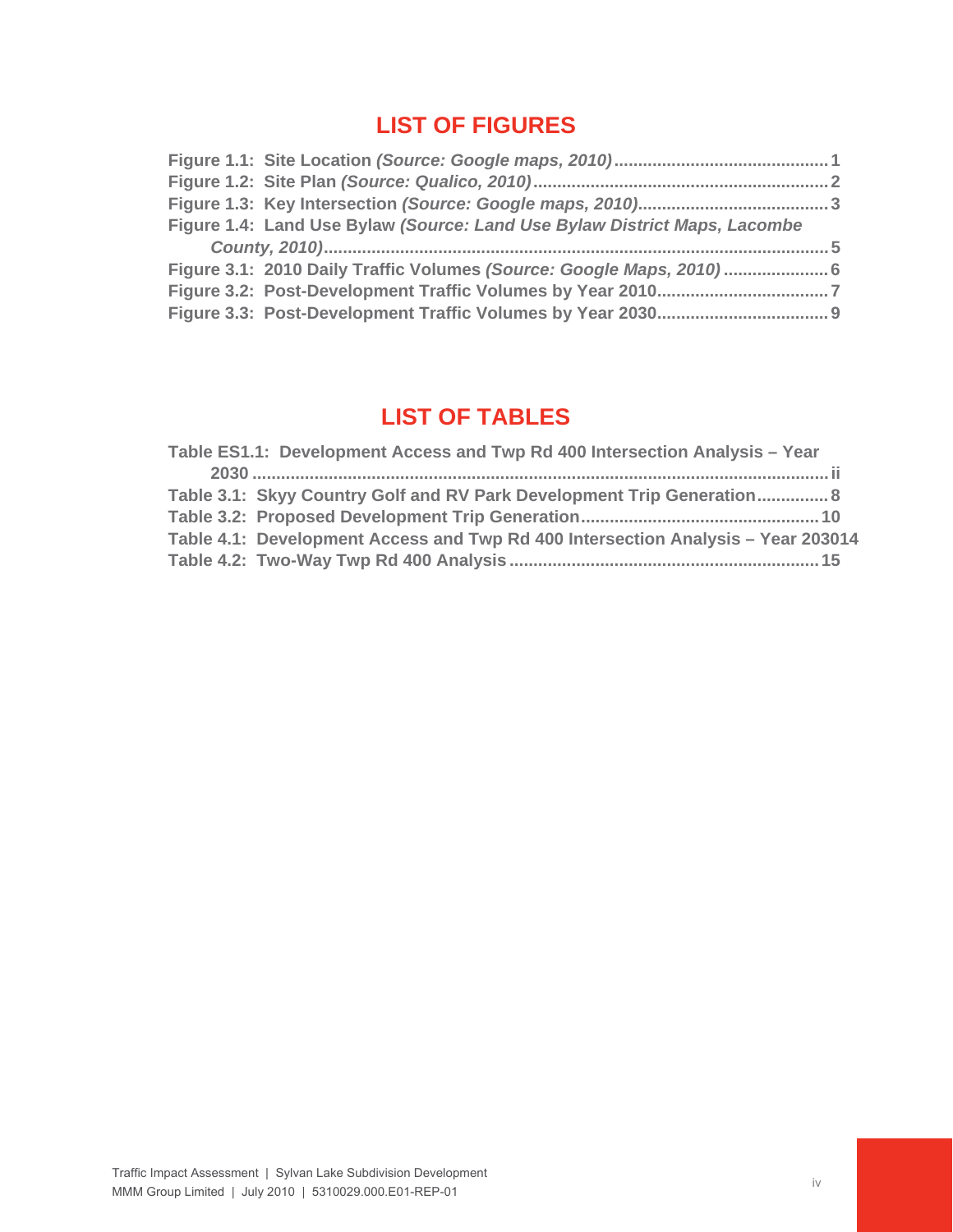# **1.0 INTRODUCTION**

## **1.1 Proposed Development**

Red Deer Properties Development Ltd. c/o retained MMM Group Limited (MMM) to conduct a traffic impact assessment to support the rezoning and subdivision approval of a new proposed development. The proposed subdivision development contains approximately 63.73 hectares located on the north end of the Sylvan Lake in the Lacombe County, Alberta. The proposed development limits to the north with the Twp Rd 400 (Rainy Creek Road), between Rg Rd 22 and Rg Rd 24; and to the east with the proposed Skyy Country Golf and RV Park Development. The main access is planned to be located along Twp Rd 400, 360 m from the east property line and 450 m west of the nearest government road allowance. **Figure 1.1** shows the location of the proposed development.



**Figure 1.1: Site Location** *(Source: Google maps, 2010)*

During the first stage of build-out, the proposed development will be limited to the rezoning and subdivision approval of approximately 53 residential single-unit family lots. Given that the total extend of the full development has yet to be agreed MMM were asked to assume a conservative estimate of a maximum of 450 single-unit family houses, for the ultimate stage (assumed in the 20 year horizon). Whilst it is unlikely that 450 single-unit family houses will be developed in the foreseeable future MMM shall use this figure during the analysis, to estimate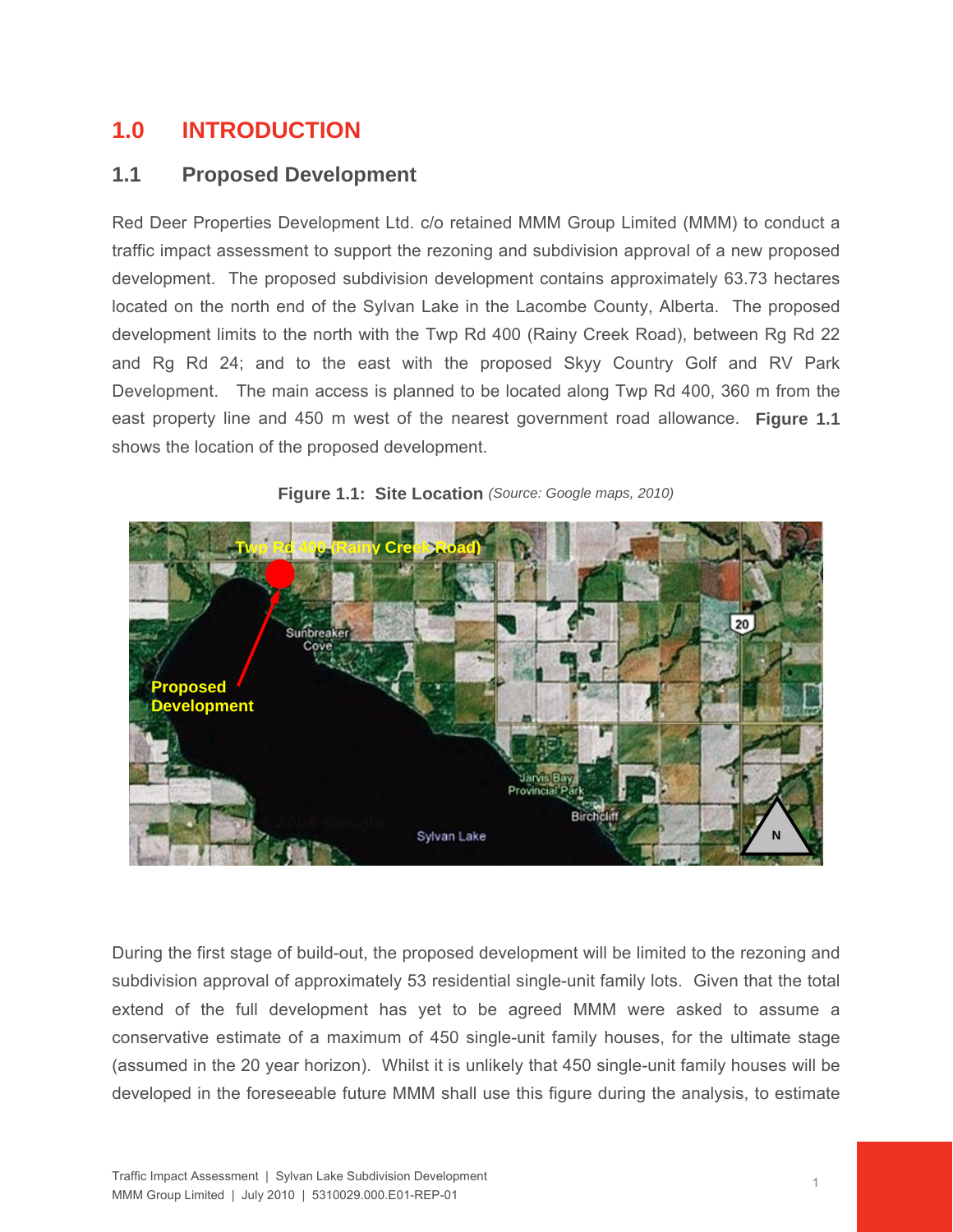the 'worst case scenario' impact on the community. The current proposed site plan is illustrated in **Figure 1.2**.



**Figure 1.2: Site Plan** *(Source: Qualico, 2010)*

Phase 1 Lotting



PALMS COVE SYLVAN LAKE, ALBERTA

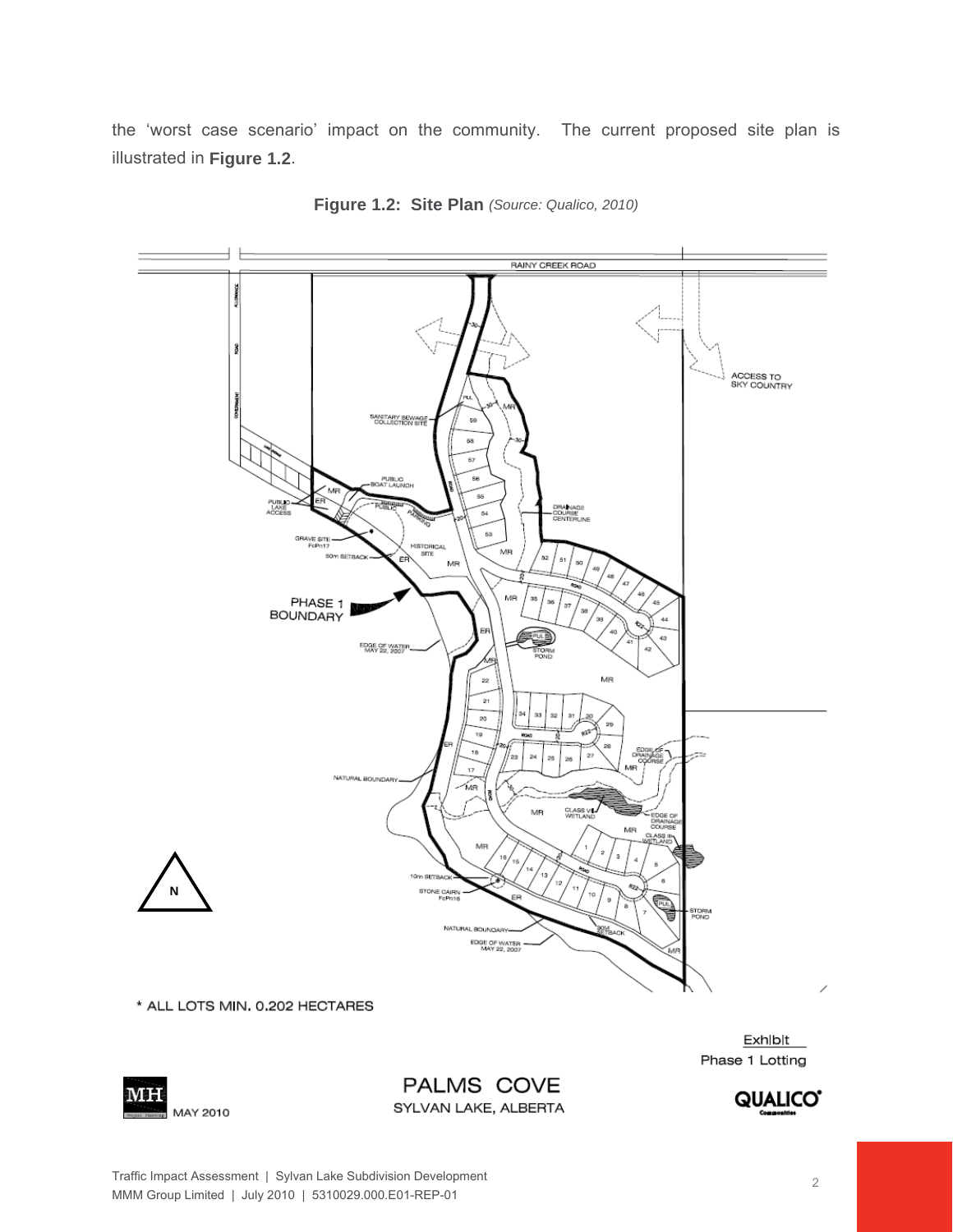This study investigates the potential traffic impact of the proposed development on the Twp Rd 400 in terms of the capacity (daily and weekday peak hours), as well as determine the intersection treatments required for the development access. In addition, a Level 'A' (high level) cost estimate of the new intersection (proposed access on Twp Rd 400) and potential road improvements required for the Twp Rd 400 is also provided (see **Appendix E**).

## **1.2 Methodology**

MMM first agreed the scope of the study with the approving authority, Lacombe County. MMM agreed to evaluate the post-development operations at the intersection of the proposed access road with Twp Rd 400 (shown in figure 1.3), for the 2030 horizon.

The proposed development required the introduction of a new intersection for access at Twp Rd 400 (Rainy Creek Road). This access was evaluated in terms of its: proximity to adjacent intersections, queuing capacity, intersection type and connectivity of the main roadway network. Error! Reference source not found. illustrates the key intersection evaluated in this TIA.



**Figure 1.3: Key Intersection** *(Source: Google maps, 2010)*

MMM undertook the following steps to develop the Traffic Impact Assessment Report: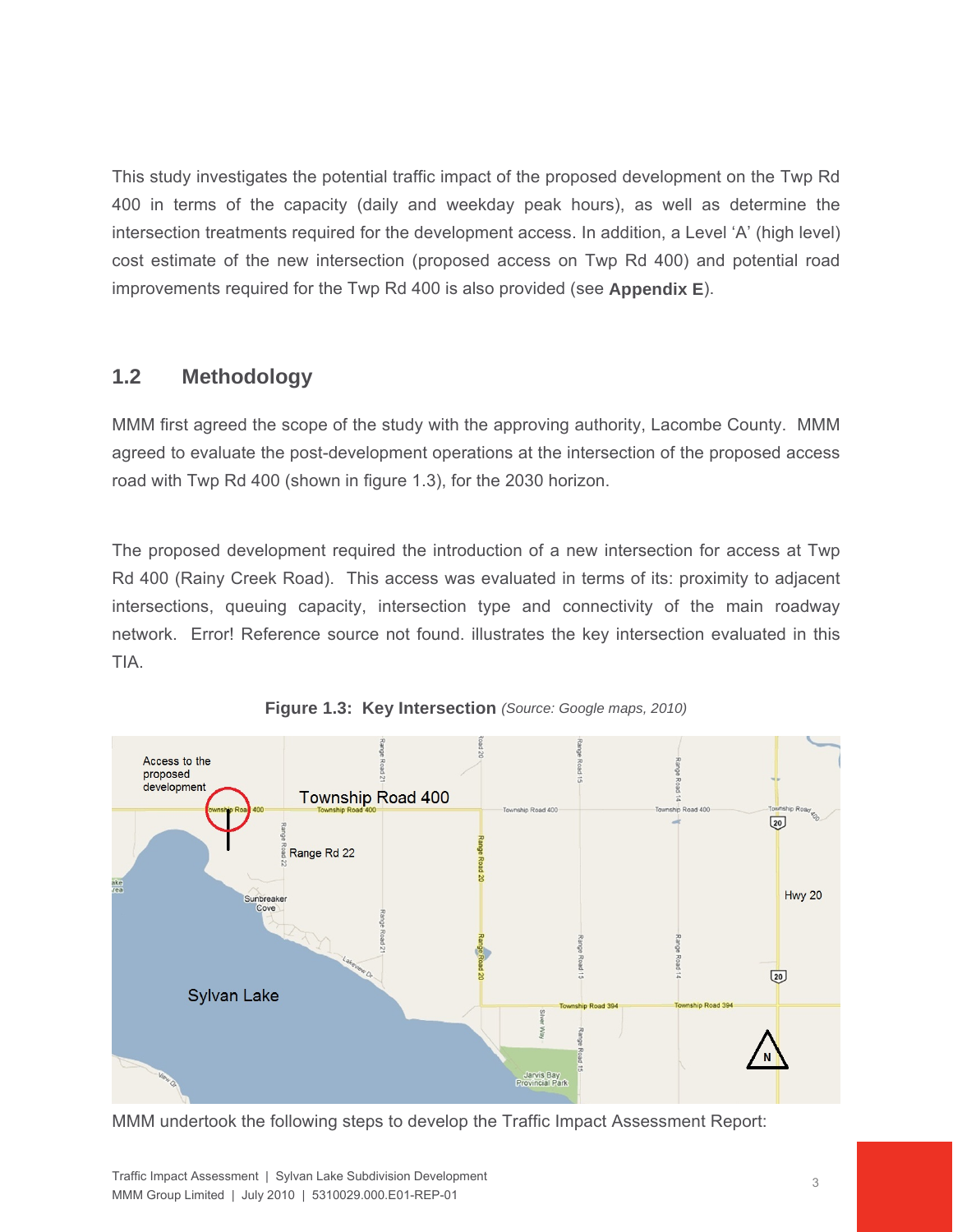- Identification and review of background information, including relevant details of previous studies and details concerning future local developments
- Confirmation of planned or existing geometric and operational conditions within the study area.
- Generation of site traffic estimates for the weekday AM and PM peak periods base on land use type and intensity of the proposed development, and using trip generation rates from the Institute of Transportation Engineers (ITE) Trip Generation Manual. The project team also estimated daily traffic volumes generated by the site using ITE trip rates.
- Trip distribution and trip assignment of the vehicular trips generated by the proposed development and other major developments in the area by the 2010 and 2030 time horizons. Within this task, MMM Group prepared a regional trip distribution and a directional split, for each time horizon, at the key intersection. These travel patterns were based on available traffic data, the development location, the location of residential and employment centres, road network connectivity, and input from the Lacombe County. Our traffic distribution and assignment were agreed with the Lacombe County prior to the analysis.
- Review of traffic operations at the intersections identified above to determine if there are any deficiencies in the local transportation network for the 2010 and 2030 horizons at post-development traffic conditions (assuming full build-out). This involved a review of the following elements, of each intersection:
	- o Control systems and traffic capacity,
	- o Pedestrian and cyclist requirements,
	- o Geometric constraints,
	- o Left and right turn lane requirements and storage, and
	- o Review of illumination requirements.
- Estimation of post-development daily traffic volumes and required road standard for the Twp Rd 400.

## **1.3 Existing and Future Developments**

Currently the area located in the southwest quadrant of the intersection of Twp Rd 400 and Rg Rd 22 is dedicated as *Recreational Vehicle Resort District (R-RVR)* and *Country Residential District (R-CR)* base on the Land Use Bylaw No. 1056/07, as shown on the *Sylvan Lake Region Overview Map* (viewable on the Lacombe County website). The property west of the proposed residential developed (Palm Bay), is classified as *Residential Lake Area District (R-RLA)*. Error! Reference source not found. illustrates the existing land use bylaw.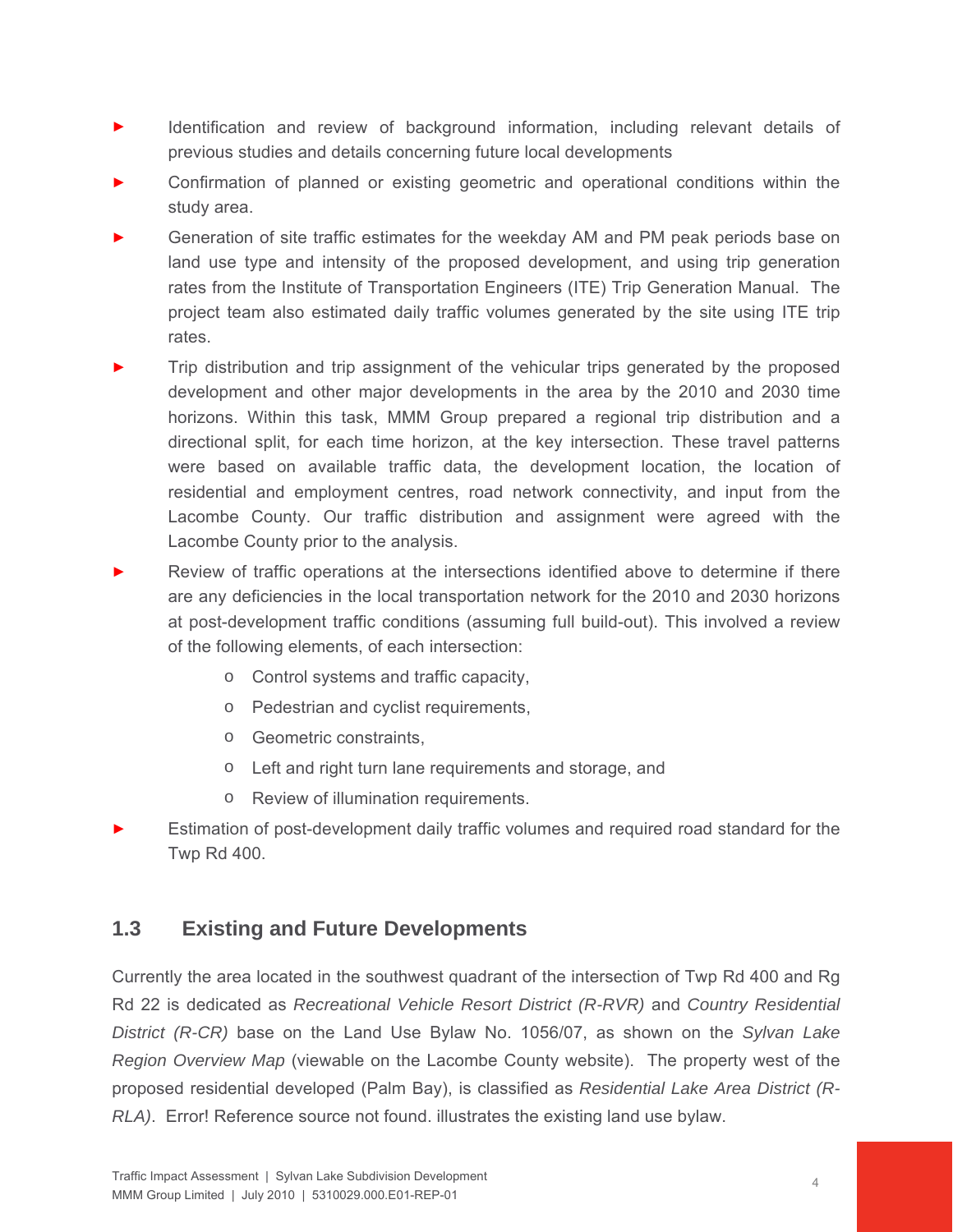

**Figure 1.4: Land Use Bylaw** *(Source: Land Use Bylaw District Maps, Lacombe County, 2010)*

This traffic impact assessment (TIA) was prepared to support the rezoning and subdivision approval of approximately 53 lot subdivisions for single-unit family houses in Stage 1. As indicated in conversations with Red Deer Properties Developments Ltd, the size of the full development is unknown although MMM would assume a maximum of 450 single-unit family houses, in the ultimate stage (assuming a 20 year horizon).

The Lacombe County confirmed and provided the trips generated by the Skyy Country Golf and RV Park development. Trip distribution was also discussed and agreed with the County.

The Lacombe County confirmed that other developments, in various stages of approval, will also take place on the surrounding area. However, the County could not confirm the total number of trips generated by these developments. In order to account for these developments the County agreed that annual traffic growth rate should be assumed to be 4% (for comparison purposes the provincial average is normally between 2 to 3% pa).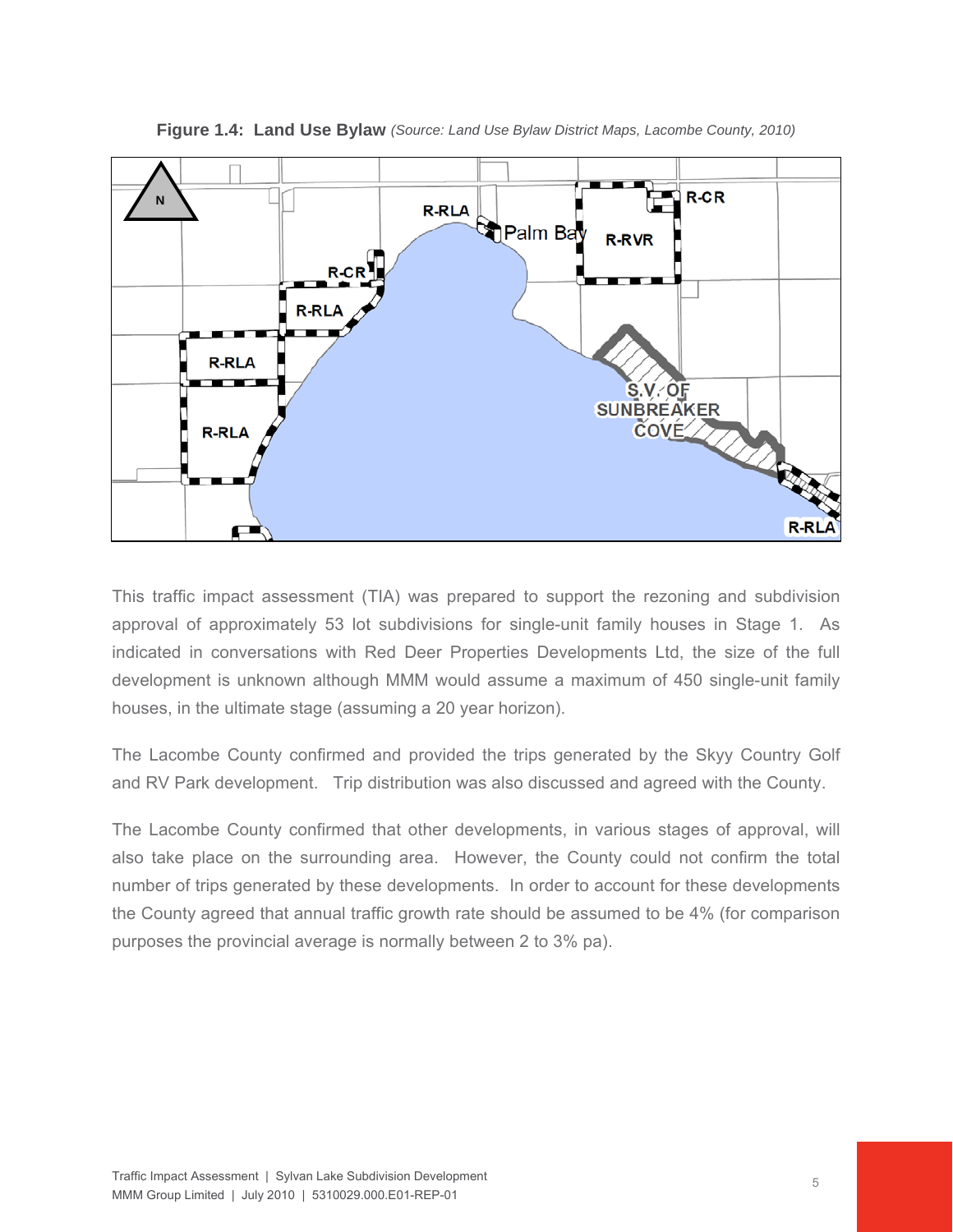# **2.0 ROAD DESCRIPTION**

The proposed Red Deer development access will be located approximately 8.4 km west of the intersection of Hwy 12 and Twp Rd 400. Twp Rd 400 (or Rainy Creek Road) is classified as being a *County main asphalt road*. It is a two-way undivided paved road having a right of way of approximately 40.23 metres. Each lane is approximately 3.5 metres wide and the road has 1.2m wide shoulders on both sides. The posted speed is 100 kph and the design speed is 110 kph.

# **3.0 TRAFFIC VOLUMES**

## **3.1 Background Traffic**

Background traffic refers to the traffic that already uses the roadway, or will use the roadway in the time horizon, irrespective of the proposed development. The existing (2010) traffic volume along Twp Rd 400, between Rg Rd 22 and Rg Rd 24, is approximately 717 vehicles per day (vpd). This figure was obtained by applying a 4% growth factor to the 2009 flows provided by the County. The design hour volume is assumed to be approximately 15 percent of the daily traffic volume. **Figure 3.1** shows the daily traffic volumes by the year 2010.



**Figure 3.1: 2010 Daily Traffic Volumes** *(Source: Google Maps, 2010)*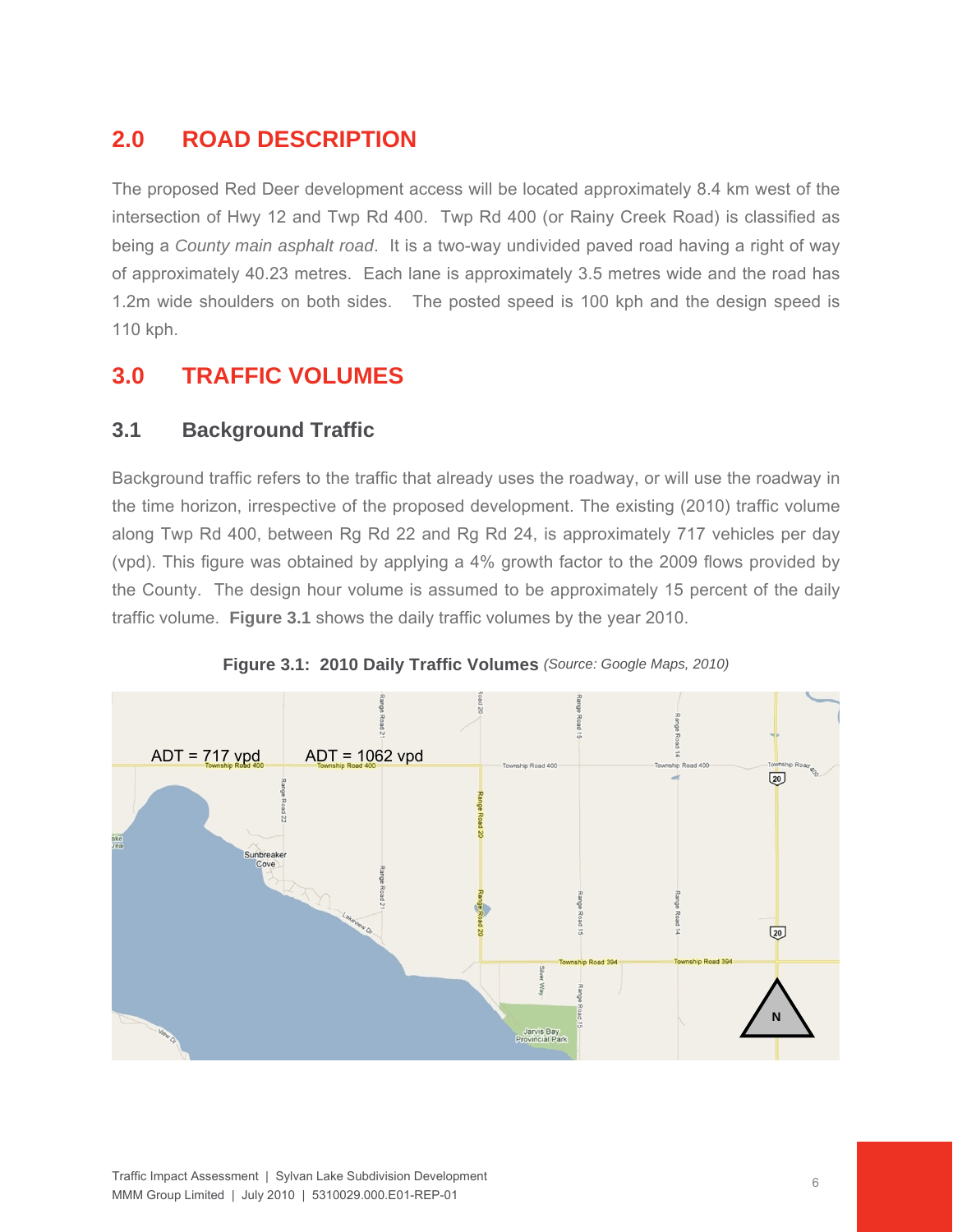## **3.2 Post-Development Traffic By 2010**

Post-Development traffic by 2010 refers to the background traffic (including any traffic generated by other developments) plus the additional traffic generated by the Red Deer development if stage one were opened by 2010. **Figure 3.2** illustrates the post-development traffic volumes by the year 2010.





Traffic Impact Assessment | Sylvan Lake Subdivision Development MMM Group Limited | July 2010 | 5310029.000.E01-REP-01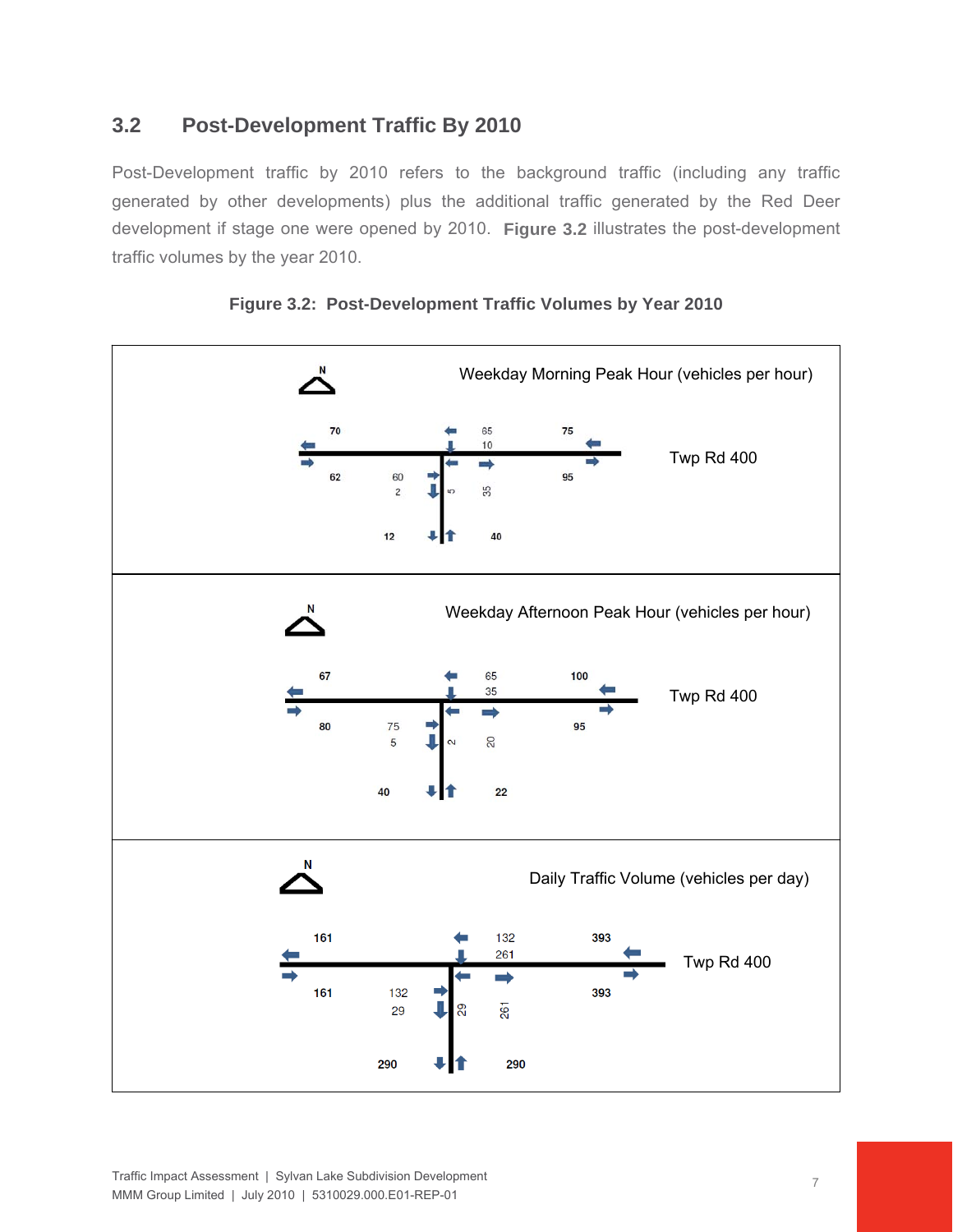## **3.3 Post-Development Traffic By 2030**

Post-development traffic refers to the forecast background traffic volumes by the year 2030, with the addition of the traffic generated by the Skyy Country Golf and RV Park development assuming full build-out, and the traffic generated by the Red Deer residential development, assuming full built-out of 450 units. **Figure 3.3** illustrates the post-development traffic during the weekday morning and afternoon peak hour as well as the estimated combined daily traffic, by the year 2030.

The Lacombe County confirmed and provided the trips generated by the Skyy Country Golf and RV Park development. This development is estimated to generate approximately 2,650 vehicles per day at full built-out (assumed by the year 2030); 176 new trips during the weekday morning peak hour and 310 new trips during the weekday afternoon peak hour. **Table 3.1** illustrates the generation of new trips by the Skyy Country Golf and RV Park development and its distribution.

| <b>Estimate</b>                                                                              |     | <b>Trip Direction</b> | <b>Trips Generated</b> |      |              |  |
|----------------------------------------------------------------------------------------------|-----|-----------------------|------------------------|------|--------------|--|
|                                                                                              | In  | Out                   | $\ln$                  | Out  | <b>Total</b> |  |
| Daily Traffic Volume (ADT) *                                                                 | 50% | 50%                   | 1325                   | 1325 | 2650         |  |
| Weekday Morning Peak Hour **                                                                 | 43% | 57%                   | 76                     | 100  | 176          |  |
| Weekday Afternoon Peak Hour **                                                               | 60% | 40%                   | 186                    | 124  | 310          |  |
| $^{\star}$<br>Traffic volumes in vehicles per day<br>** Traffic volumes in vehicles per hour |     |                       |                        |      |              |  |

**Table 3.1: Skyy Country Golf and RV Park Development Trip Generation** 

Section 3.4 describes the methodology followed for estimating trip generation, trip distribution, and trip assignment for the post-development traffic.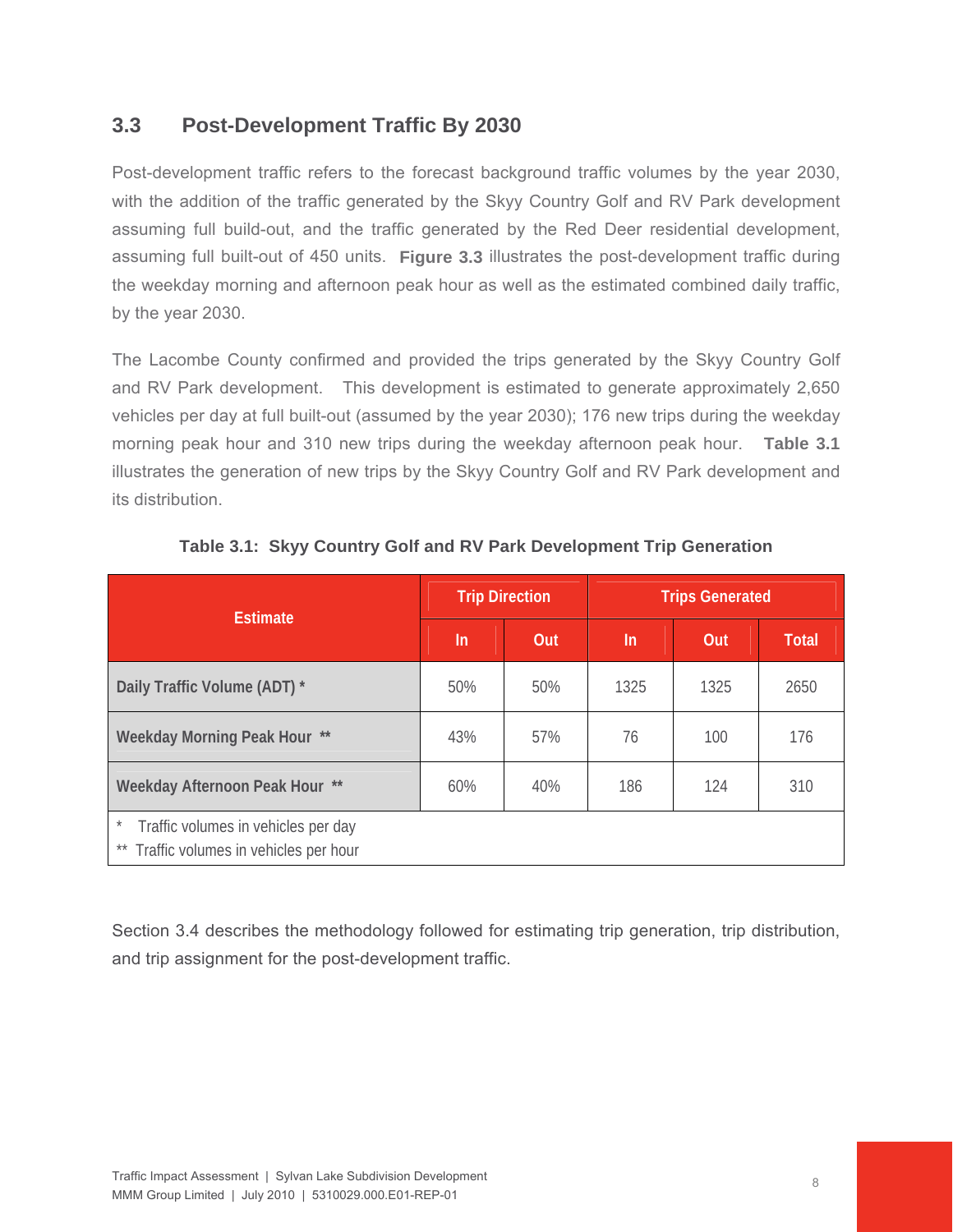

#### **Figure 3.3: Post-Development Traffic Volumes by Year 2030**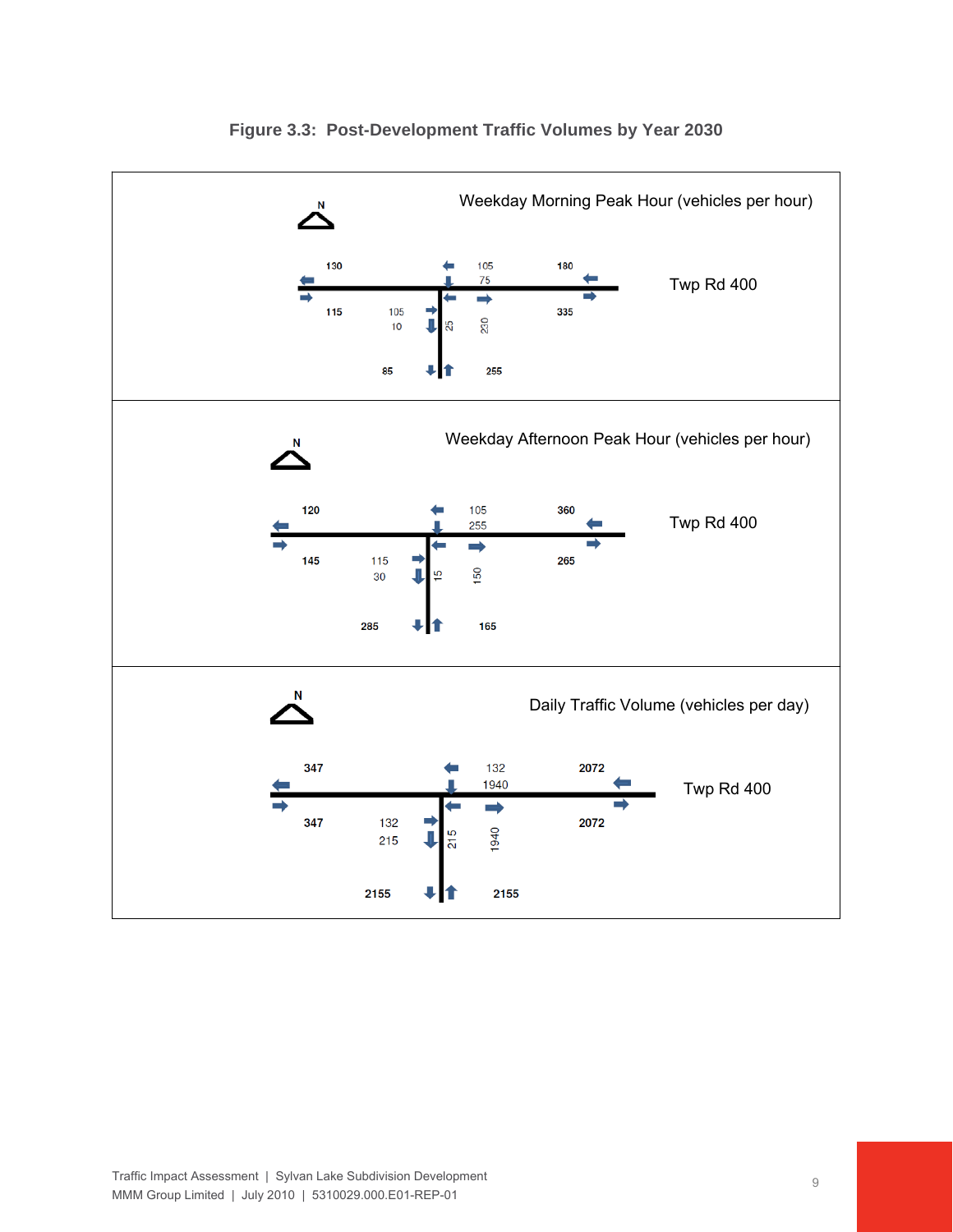## **3.4 Travel Forecasting For Future Traffic**

#### **3.4.1 Trip Generation**

Trips generated by the proposed development were estimated for the weekday morning and afternoon peak hour. The generated daily traffic volumes were also estimated. Estimates of inbound and outbound trips per hour or day are based on trip rates obtained from the Institute of Transportation Engineers (ITE) Trip Generation - An ITE Informational Report, 8th Edition. Currently, the size of the proposed development is just 53 lot subdivisions for single-unit family houses in Stage 1. The full development size is assumed to be a maximum size of 450 singleunit family houses, in the ultimate stage (2030). **Table 3.2** summarizes the forecast trip generation for the proposed development. Trip estimates have been rounded to the nearest five vehicles per hour.

| Unit $(1)$<br><b>Fitted Curve Equation</b><br><b>Development Size</b> |                                     | <b>Trip Direction</b>      |       | <b>Trips Generated</b> |      |      |              |  |
|-----------------------------------------------------------------------|-------------------------------------|----------------------------|-------|------------------------|------|------|--------------|--|
|                                                                       |                                     |                            | $\ln$ | Out                    | ln   | Out  | <b>Total</b> |  |
|                                                                       |                                     | Year 2010 (Stage 1)        |       |                        |      |      |              |  |
| Daily Traffic Volume<br>$(ADT)$ *                                     | 53                                  | $Ln(T) = 0.92Ln(X) + 2.71$ | 50%   | 50%                    | 290  | 290  | 580          |  |
| <b>Weekday Morning Peak</b><br>Hour **                                | 53                                  | $T = 0.70X + 9.43$         | 25%   | 75%                    | 13   | 38   | 50           |  |
| Weekday Afternoon Peak<br>Hour **                                     | 53                                  | $Ln(T) = 0.90Ln(X) + 0.53$ | 63%   | 37%                    | 38   | 22   | 60           |  |
|                                                                       |                                     | Year 2030 (Ultimate Stage) |       |                        |      |      |              |  |
| Daily Traffic Volume<br>$(ADT)$ *                                     | 450                                 | $T = 9.57X$                | 50%   | 50%                    | 2155 | 2155 | 4310         |  |
| <b>Weekday Morning Peak</b><br>Hour                                   | 450                                 | $T = 0.75X$                | 25%   | 75%                    | 85   | 255  | 340          |  |
| Weekday Afternoon Peak<br>Hour **                                     | 450                                 | $T = 1.01X$                | 63%   | 37%                    | 284  | 167  | 450          |  |
| (1) Single-unit family houses                                         | Traffic volumes in vehicles per day |                            |       |                        |      |      |              |  |

|  |  | Table 3.2: Proposed Development Trip Generation |  |  |
|--|--|-------------------------------------------------|--|--|
|--|--|-------------------------------------------------|--|--|

\*\* Traffic volumes in vehicles per hour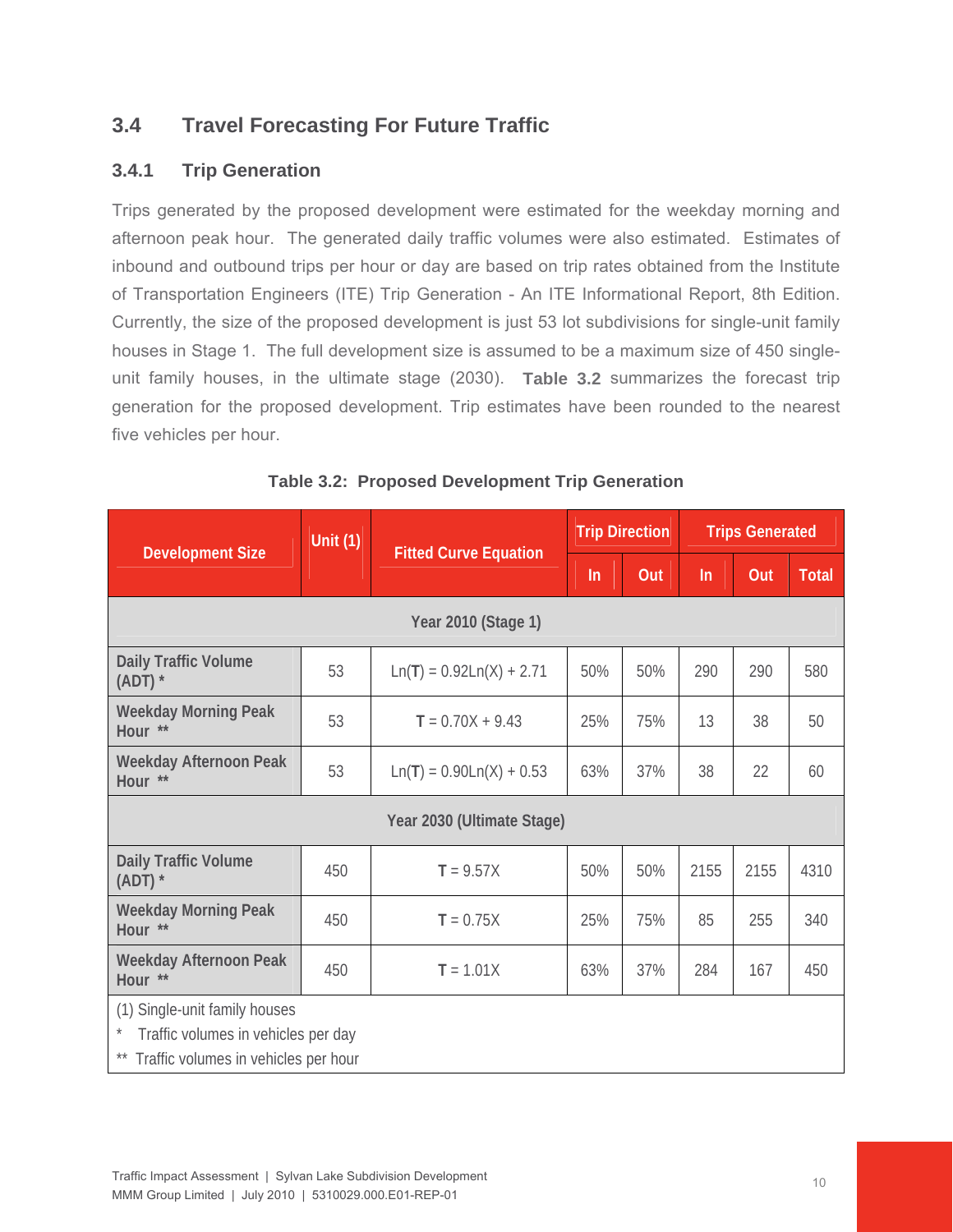#### **3.4.2 Trip Distribution and Assignment**

Trip distribution refers to the directional split of traffic entering and exiting the study area. Trip assignment refers to the allocation of the distributed trips to specific links into the road network.

Trip distribution for was discussed and agreed with the Lacombe County and is based on their local knowledge and on the current traffic patterns. The trip distribution was agreed as follows:

- 10% of development generated traffic will travel to/from the east along Twp Rd 400
- 90% of development generated traffic will travel to/from the west along Twp Rd 400 and will split through the local network
- Most of the traffic to/from the east will originate in the main residential areas along Hwy 2, such as Calgary, Edmonton and Red Deer.

**Figure 3.3** illustrates trip assignment at the proposed development access along Twp Rd 400.



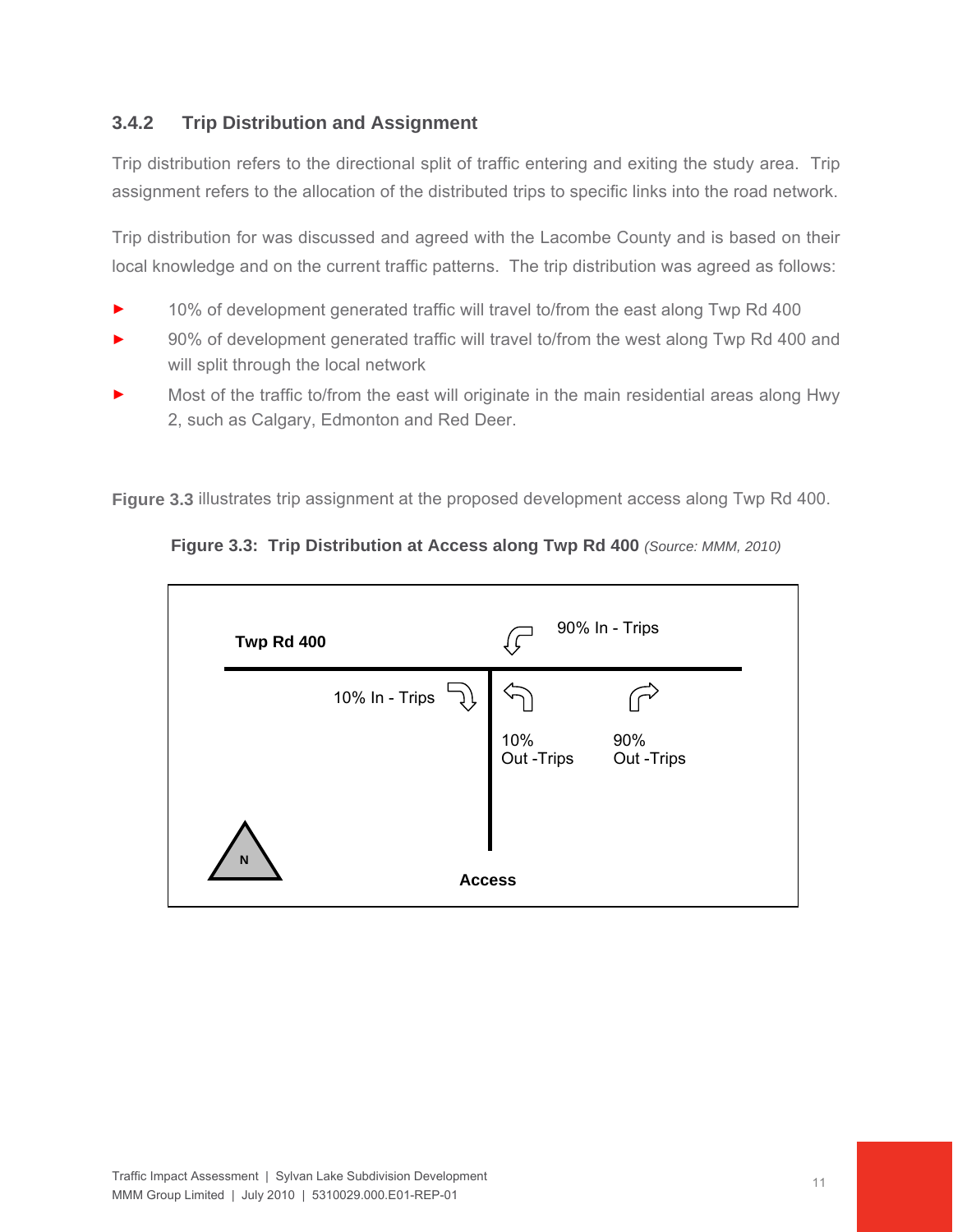# **4.0 TRAFFIC ANALYSIS**

## **4.1 Intersection Analysis**

The traffic analysis for the proposed development was undertaken using Synchro 7.0 traffic analysis software. The relative performance of an intersection is measured in terms of level of service (LOS) and the volume-to-capacity (v/c) ratio. Intersection level of service ranges from A (excellent) to F (beyond capacity). Level of service criteria for unsignalized intersections is defined in terms of the delay. Delay is the total elapsed time from when a vehicle stops at the end of the queue until the vehicle departs from the stop line. This includes the time required for the vehicle to travel from the last-in-queue position to the first. In the case of a two-way stop-controlled intersection the LOS is defined for each minor movement, and the LOS is not defined for the intersection as a whole.

Intersection capacity utilization level of service (ICU LOS) provides additional insight into how an intersection is functioning and how much extra capacity is available to handle traffic fluctuations and incidents. ICU LOS ranges from A (excellent) to H (beyond capacity), with ICU LOS E generally considered being at practical capacity.

#### **4.1.1 Stage 1 - Year 2010**

The procedure outlined in the Alberta Transportation Geometric Standard Guidelines, Section D, was followed to determine the type of intersection required at the access of the new development as well as warrant analysis for left and right turning movements (based on the forecasted traffic volumes and posted speed on the Twp Rd 400). The analysis shows that a "Type IIa" intersection will be suitable for the expected traffic operations in 2010.

#### **4.1.2 Ultimate Stage – Year 2030**

The procedure outlined in the Alberta Transportation Geometric Standard Guidelines, Section D, was follow to determine the type of intersection required at the access of the new development as well as warrant for left and right turns, based on the forecasted traffic volumes by the year 2030 and posted speed of 100 kph on the Twp Rd 400. The analysis shows that a Type IVa intersection will be required and that a more detailed traffic analysis was required in order to determine storage length requirements for left and right turns. Therefore, a detail traffic analysis was conducted using Synchro 7.0 traffic analysis software.

Error! Reference source not found. presents the results of the intersection analysis for the 2030 Post-Development weekday morning and afternoon peak traffic conditions.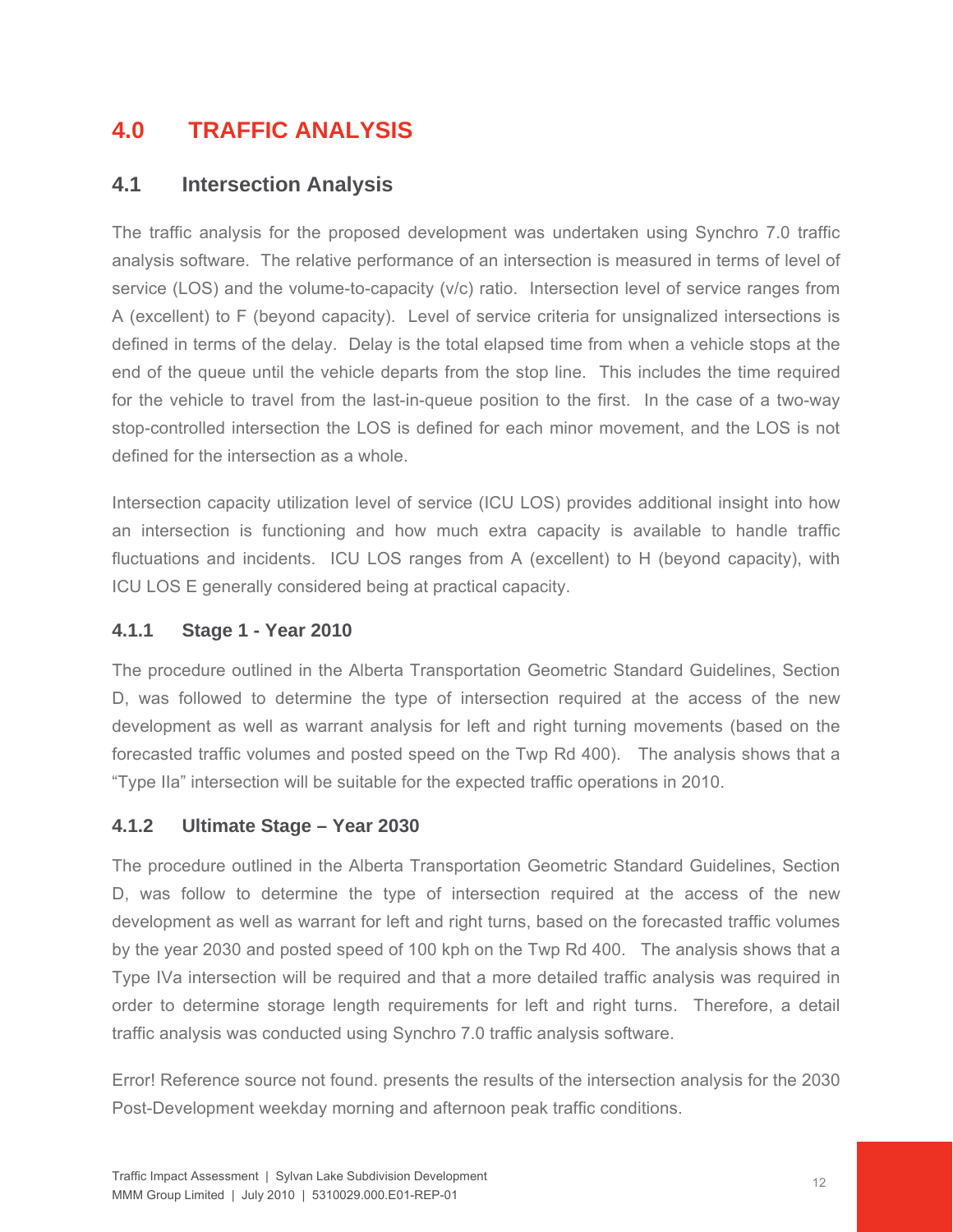The proposed development access at Twp Rd 400 will required a T Intersectional Treatment (Type IVa). The westbound left turn movement will require 100m of storage (120m from the centre line) and 210m of 60:1 taper. The eastbound right turn movement will require 100m of storage (120m from the centre line) and 140m of 40:1 taper.

Giving the proximity of the access to Skyy Country Golf and RV Park development (approximately 380m from centre line to centre line) and their intersection requirements, it might be necessary to extend the Left turn storage lane between both intersections. As result, Twp Rd 400 would have 2 lanes in the westbound direction (one for exclusive left turn movements and one for through movements) between both accesses.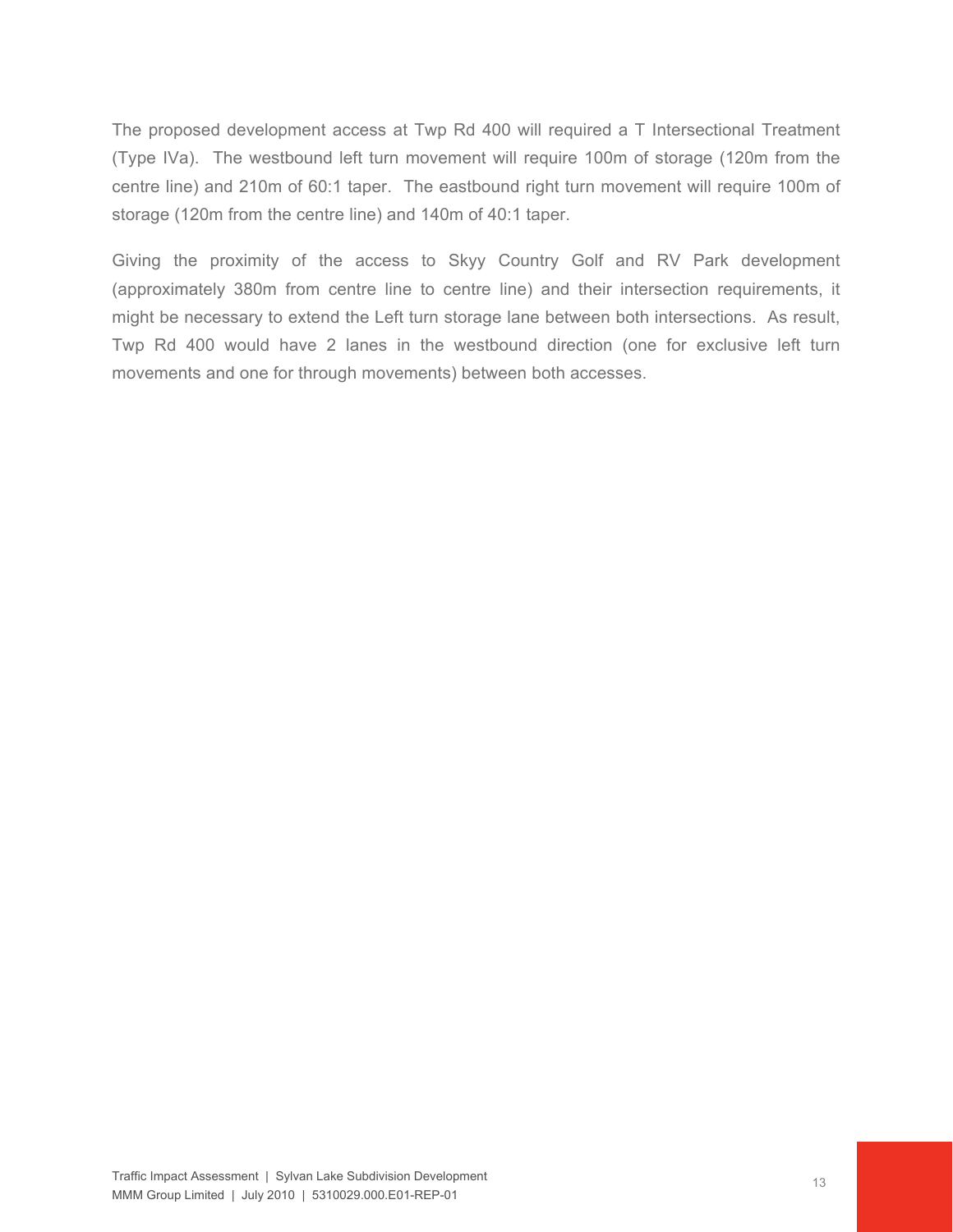| Critical Movements - Ultimate Stage (Year 2030) |                               |                     |                 |                       |                  |                     |                |                      |      |                       |                   |
|-------------------------------------------------|-------------------------------|---------------------|-----------------|-----------------------|------------------|---------------------|----------------|----------------------|------|-----------------------|-------------------|
|                                                 | <b>ICU LOS</b>                | <b>Intersection</b> | <b>EB Right</b> |                       |                  | <b>WB Thru/Left</b> |                | <b>NB Right/Left</b> |      |                       |                   |
| <b>Scenario</b>                                 | (Intersection<br>Utilization) | Delay (sec)         | <b>V/C</b>      | <b>LOS</b><br>(Delay) | Queue<br>meters) | V/C                 | LOS<br>(Delay) | Queue<br>(meters)    | V/C  | <b>LOS</b><br>(Delay) | Queue<br>(meters) |
| <b>Weekday Morning</b><br>Peak Hour             | A (35%)                       | 6.4                 | 0.01            | А<br>(0 s)            |                  | 0.06                | Α<br>(7.8 s)   | 1.5                  | 0.34 | R<br>(11.5 s)         | 11.7              |
| Weekday Afternoon<br>Peak Hour                  | A(40%)                        | 6.1                 | 0.02            | A<br>(0 s)            |                  | 0.22                | A<br>(8.4 s)   | 6.3                  | 0.26 | R<br>(11.7 s)         | 7.9               |

#### **Table 4.1: Development Access and Twp Rd 400 Intersection Analysis – Year 2030**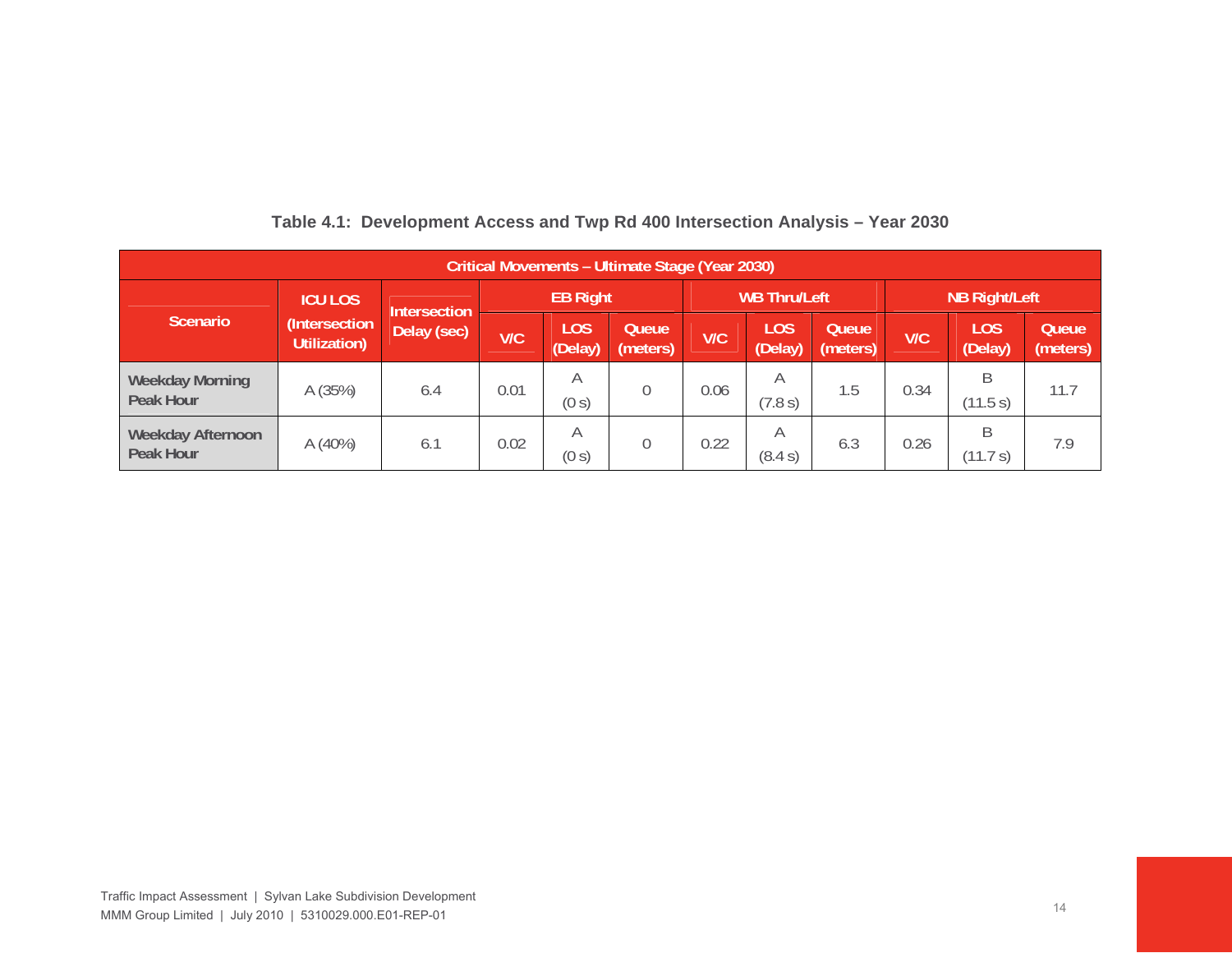## **4.1.3 Illumination and Signal Warrant Analysis**

Signal warrant calculations were not conducted since the operation analysis provided adequate traffic operational levels.

Based on the Alberta Transportation's warrants for illumination, illumination would be required at the development access and Twp Rd 400 by 2030. Collision data along Twp Rd 400 could not been obtained by this time; however delineation lighting is warranted due to the projected traffic even if the number of night time collisions is zero**. Appendix D** presents the illumination warrant calculations.

#### **4.1.4 Road Segment Capacity**

The Twp Rd 400 road segment between 500 m west of the proposed development access and 500 m east of the Skyy Country Golf and RV Park development access were analysed to identify the volume-to-capacity ratio and level of service. The analysis was done for the existing and post-development scenarios. The Highway Capacity Software HCS was used for the Two-Way analysis by the weekday afternoon peak hour as it was identify as the most critical design hour. Error! Reference source not found. presents the results of the two-way analysis. The analysis shows no major impact on the Twp Rd 400 in the vicinity area, except for the road segment east of the Skyy Country Golf and RV Park Access, where a LOS C could be expected for the post-development traffic volumes by the year 2030, during the weekday afternoon peak hour.

| Critical Movements - Weekday Afternoon Peak Hour |                                                      |            |      |                            |                                                                 |            |  |  |
|--------------------------------------------------|------------------------------------------------------|------------|------|----------------------------|-----------------------------------------------------------------|------------|--|--|
| <b>Scenario</b>                                  | <b>West of Proposed</b><br><b>Development Access</b> |            |      | <b>Btw Proposed Access</b> | <b>East of Skyy Country</b><br><b>Golf &amp; RV Park Access</b> |            |  |  |
|                                                  | V/C                                                  | <b>LOS</b> | V/C  | <b>LOS</b>                 | V/C                                                             | <b>LOS</b> |  |  |
| 2010<br>Existing                                 | 0.07                                                 | A          | 0.07 | A                          | 0.07                                                            | A          |  |  |
| 2010<br>Post-Development                         | 0.09                                                 | A          | 0.12 | А                          | 0.19                                                            | A          |  |  |
| 2030<br>Post-Development                         | 0.16                                                 | A          | 0.27 | B                          | 0.34                                                            |            |  |  |

|  | Table 4.2: Two-Way Twp Rd 400 Analysis |  |  |  |
|--|----------------------------------------|--|--|--|
|--|----------------------------------------|--|--|--|